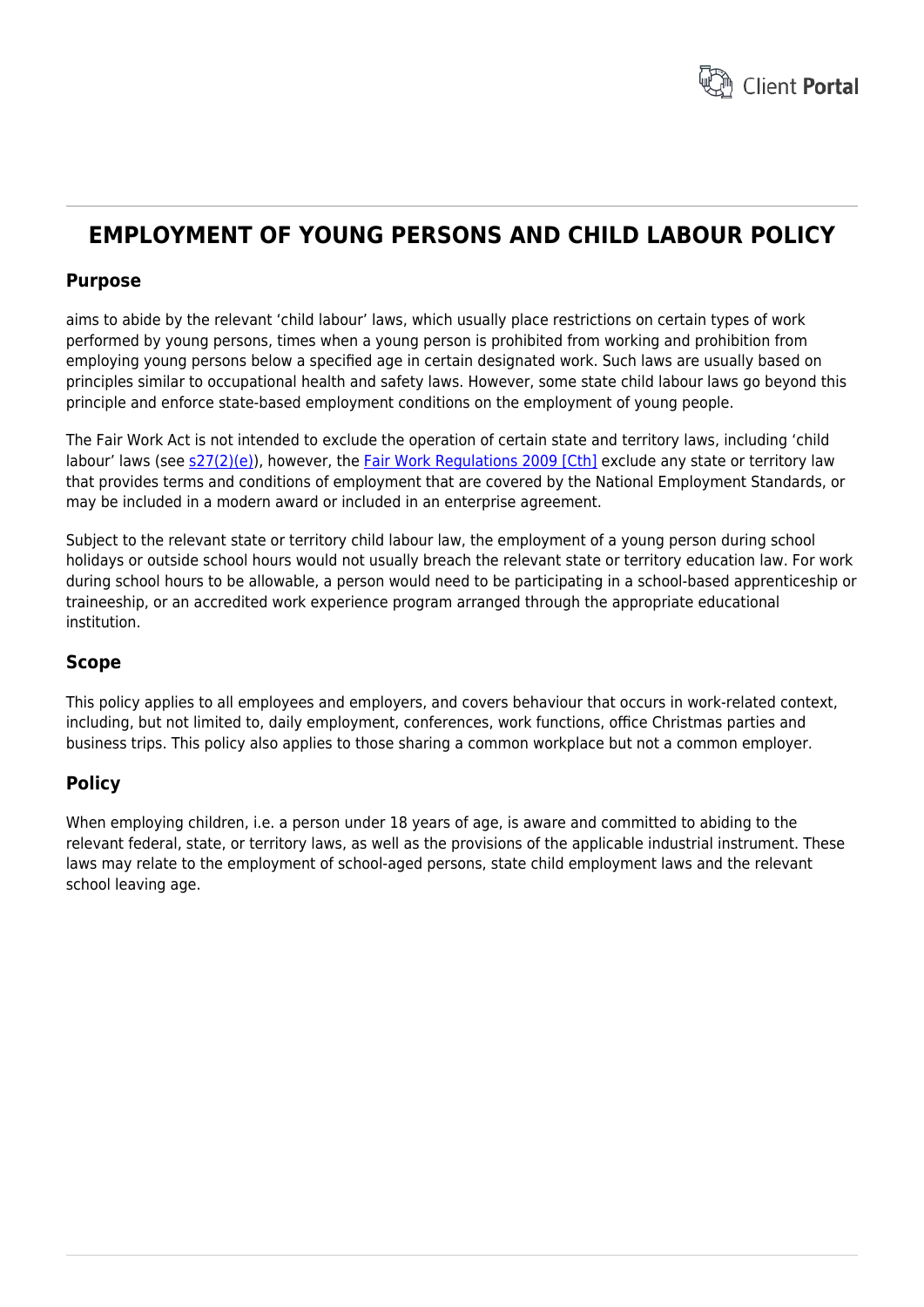

#### **State/territory education laws**

Each state and territory prescribes a minimum school age, ie the age at which a child is not compulsorily required to attend school, although this varies depending on the jurisdiction. The minimum school leaving age in Northern Territory and Australian Capital Territory is 15 years; while in New South Wales, Victoria, Queensland, South Australia, Western Australia and Tasmania, the student must remain in some form of education, training or employment till 17 years of age (or completion of Year 10).

Any person below the minimum school leaving age is precluded from accepting employment which would prevent their attendance when school is open for the child's instruction or participation in school activities. However, an employer would be able to employ a person of any age, subject to the relevant child employment laws in that state, or before or after compulsory school times.

#### **State/territory laws**

A number of state and territory jurisdictions have introduced child labour laws in recent years. Such legislation currently exists in New South Wales, Victoria, Queensland, Western Australia and Australian Capital Territory, with the South Australian government considering the introduction of similar legislation.

#### **New South Wales**

The [Industrial Relations \(Child Employment\) Act 2006 \[NSW\]](http://www.austlii.edu.au/au/legis/nsw/consol_act/irea2006401/) requires an employer of a person under 18 years of age to provide employment terms and conditions at least equivalent to those applying under the comparable New South Wales state award and industrial legislation. For example, where a comparable New South Wales state award prescribes a relevant junior rate of pay that is greater than the minimum rate in a modern award, the state award junior rate will prevail. New South Wales employers should be aware of this as it may cause potential under payment of wages claims from junior employees. The Act also applies to employers in New South Wales who dismiss a person under 18 years of age, regardless of the federal unfair dismissal laws. The NSW Office of Industrial Relations has responsibility for enforcement and ensuring compliance with the Act.

Under the [Children and Young Persons \(Care and Protection\) Act 1998 \[NSW\],](http://www.austlii.edu.au/au/legis/nsw/consol_act/caypapa1998442/) an employer of a person under 15 years employed in entertainment, still photography and door-to-door selling or, under 16 years if employed as a model must be the holder of an employer's authority. There are several exemptions which are outlined here: <https://www.ocg.nsw.gov.au/children-s-employment/exemptions-and-variations>

The [Children and Young Persons \(Care and Protection\) \(Child Employment\) Regulation 2010 \[NSW\]c](http://www.austlii.edu.au/au/legis/nsw/consol_reg/caypaper2010692/)ommenced on 1 September 2010. For the purposes of  $s224(1)(c)$  of this Act, a person is exempt from being required to hold an employer's authority in respect of the employment of a child if:

- The child is more than 10 years old and the employment is outside school hours and for no more than 10 hours per week, or
- The child is a national of a foreign country who is employed in connection with the conduct of entertainment, exhibition or performance under the auspices of the government of the foreign country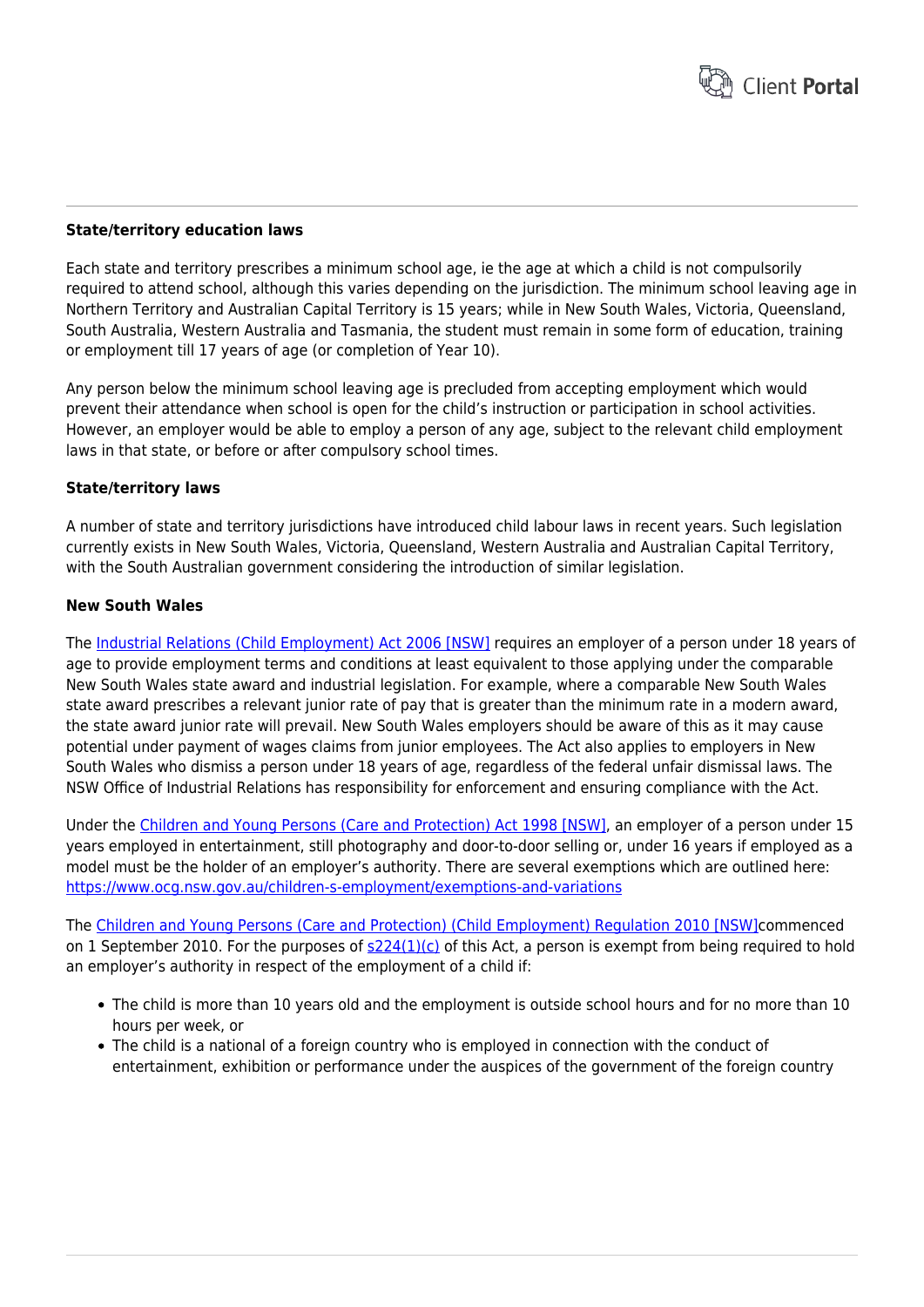

### **Victoria**

The [Child Employment Act 2003 \[Vic\]](http://www.austlii.edu.au/au/legis/vic/consol_act/cea2003180/) regulates the employment of children in Victoria under the age of 15 years. There is a minimum age of 13 years for employment generally, although there is no minimum age regarding employment in a family business or in the entertainment industry. However, there is a minimum age of 11 years for children delivering newspapers and advertising material or making deliveries for a registered pharmacist.

Hours of work are regulated under the Act. Children can be employed for a maximum of 3 hours per day and 12 hours per week during school term, and a maximum of 6 hours per day and 30 hours per week during school holidays. These hours are inclusive of rest breaks.

Children can only be employed between 6 am and 9 pm and must receive a 30-minute break every three hours. Children are only permitted to perform light work. 'Light work' is defined as work that is not likely to be harmful to a child's health, safety or moral and material welfare. Before employing a child under 15 years, an employer is required to ensure that a Child Employment Permit has been granted.

#### **Queensland**

The [Child Employment Act 2006 \[Qld\]](http://workplaceinfo.com.au/legislation/federal/sorry-about-this) states that an incorporated employer of a child under 18 years who is employed under a federal workplace agreement must ensure the agreement or arrangement under which the child is employed does not disadvantage the child in relation to the child's employment conditions, when compared with the comparable Queensland state award or the minimum conditions under other state legislation (eg [Industrial Relations Act 1999 \[Qld\]](http://www.austlii.edu.au/au/legis/qld/consol_act/ira1999242/)).

This means that where a comparable state award prescribes a relevant junior wage rate greater than the relevant rate in an applicable modern award, the state award wage rate will prevail. The Act also allows persons under 18 years access to the state unfair dismissal laws through the Queensland Industrial Relations Commission.

Regulations to the Act stipulate restrictions and exemptions in regard to the minimum age of employment, maximum hours of work, shifts, work breaks, prohibited hours, and supervision of a 'school aged child' (ie a child under 16 years and required to be enrolled at school).

The maximum allowable hours of work for school-aged children are:

- 4 on a school day
- 8 on a non-school day
- 12 during a school week
- 38 during a non-school week

Also, children between 11 and 13 years are not allowed to work between 6 pm and 6 am, while other schoolaged children are not allowed to work between 10 pm and 6 am. The restrictions relating to age do not apply where the child is employed in the family business (defined as wholly owned by a close adult relative of the child) or in the entertainment industry. A school-aged child is not able to work unless written consent is provided on a Parent's Consent Form.

#### **Western Australia**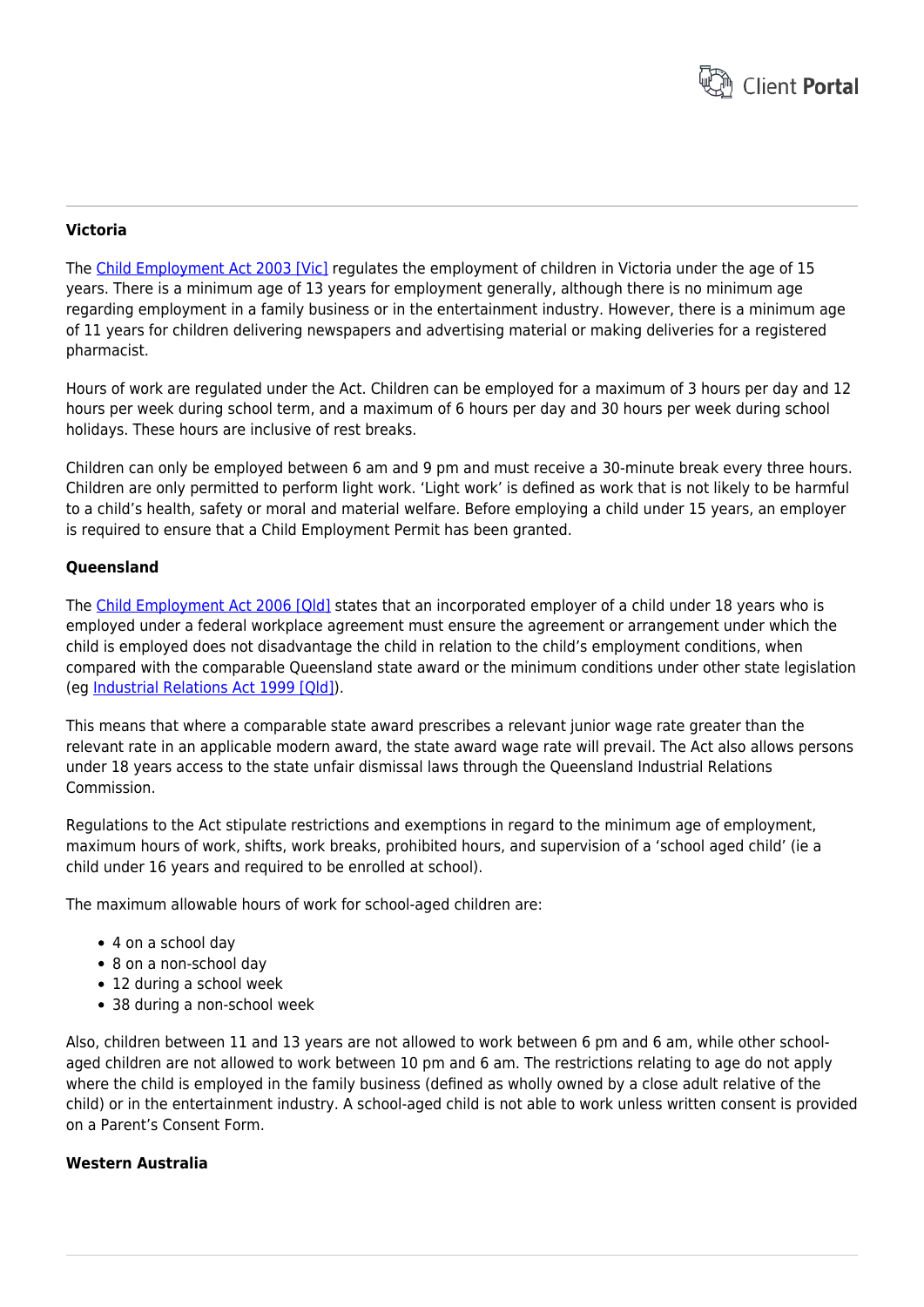

The [Children and Community Services Act 2004 \[WA\]](http://www.austlii.edu.au/au/legis/wa/consol_act/cacsa2004318/) provides that children need to be 15 years of age to be employed in part-time, casual, or holiday jobs, although there are some exceptions when younger children can be employed. Children aged between 13 and 15 years may be employed in a shop, retail outlet, restaurant, delivering newspapers or pamphlets, or collecting shopping trolleys between 6 am and 10 pm and if the work is outside school hours.

Children between 10 and 13 years may be employed to deliver newspapers, pamphlets, or advertising material provided the work is between the hours of 6 am and 7 pm and outside school hours and have written permission from a parent. These restrictions do not apply where children are engaged in employment as part of an official educational program.

#### **Full-time employment**

Leaving school before the end of Year 10

[Section 11](http://www.austlii.edu.au/au/legis/wa/consol_act/sea1999170/s11.html) of the [School Education Act 1999](http://www.austlii.edu.au/au/legis/wa/consol_act/sea1999170/) allows the Minister for Education through the Chief Executive Officer of the Department of Education Services to exempt a child of compulsory education age from enrolment at a non-government school.

A parent/legal guardian of a student who seeks an exemption must make application through the school to the Department of Education Services using the [Application for Exemption from School Enrolment \(Non-Government](http://www.des.wa.gov.au/_Documents/Searchable/NGS%20Application%20Exemption%20from%20School%20Enrolment.pdf) [Schools\)](http://www.des.wa.gov.au/_Documents/Searchable/NGS%20Application%20Exemption%20from%20School%20Enrolment.pdf) form. The main grounds for granting an exemption are for the student to commence full-time employment, a traineeship or an apprenticeship. The form requires the school principal to make a recommendation. The form is returned to the Department of Education Services.

The exemption will be granted only until the end of Year 10 (or until the end of the year in which the student reaches the age of 15).

The School Education Act 1999 (as amended) requires all young people to participate in full-time in education, training or employment, or a combination of these, until the end of the year they turn 17. A parent/legal guardian must therefore complete an additional form when the student reaches the year in which he/she turns 16 (and ordinarily would be in Year 11 had they remained at school) but intends continuing in employment, a traineeship or an apprenticeship. The [Notice of Arrangements](http://www.det.wa.edu.au/participation/detcms/participation/participation/forms/forms.en?oid=Article-id-326519) form is obtainable from the Department of Education. The form provides for acknowledgement by the Minister for Education of the student's participation in one or more education, training or employment options.

This additional form is best completed at the same time as applying for the school exemption before the end of Year 10. The form is returned to the Department of Education Services which will hold the form and pass to the Department of Education at the beginning of the year in which the student turns 16.

The Notice of Arrangements form and information on the new school leaving age can be downloaded from the website of the [Department of Education](http://www.det.wa.edu.au/participation/detcms/participation/participation/forms/forms.en?oid=Article-id-326519).

Leaving school during Years 11 and 12 (including leaving at the end of a fully completed Year 10)

A parent/legal guardian is required to complete and submit the Notice of Arrangements form on behalf of their child direct to the Department of Education. Completion of the form fulfils the parent's legal obligation under the legislation.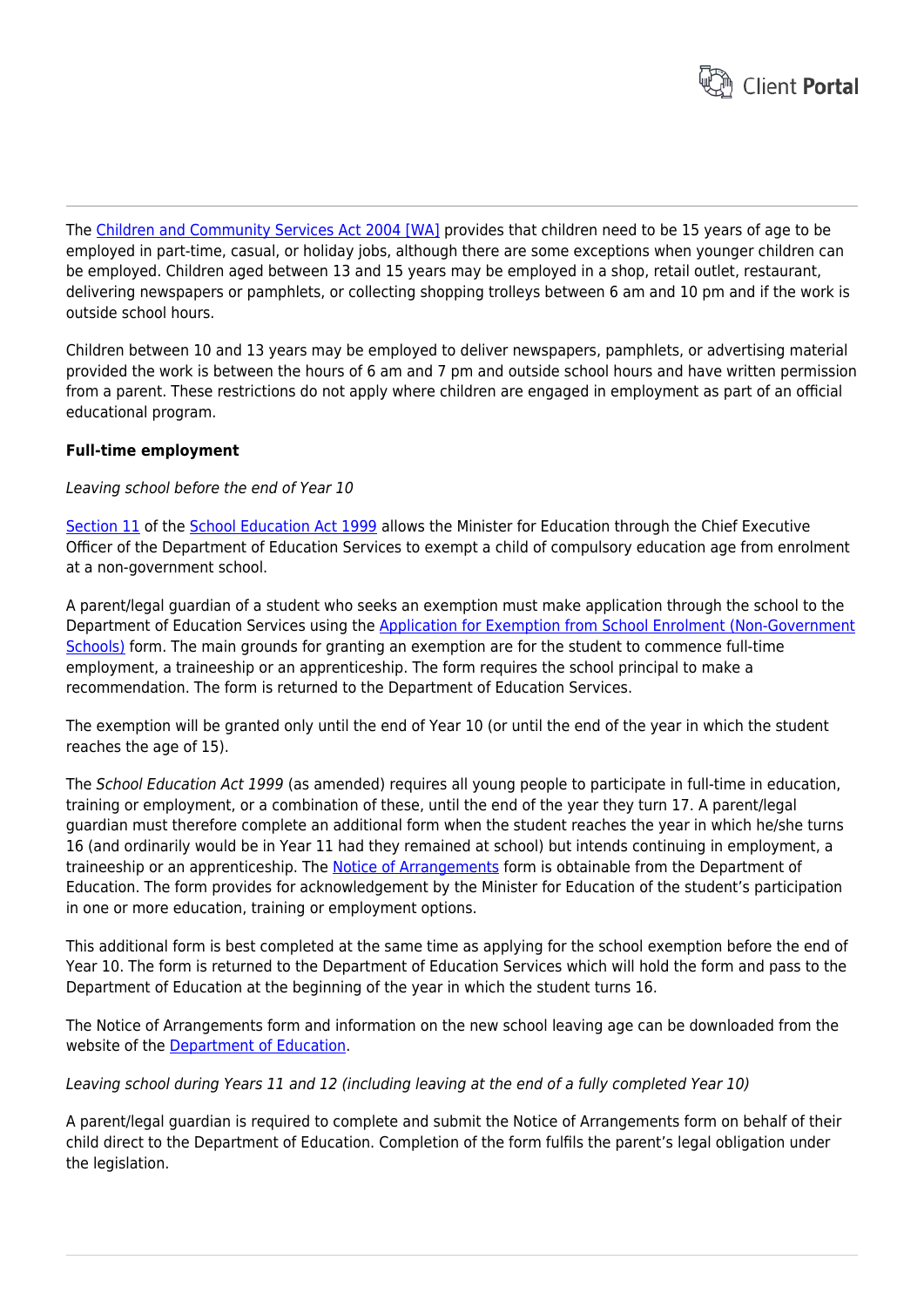

## **Australian Capital Territory**

The [Children and Young People Act 2008 \[ACT\]](http://www.austlii.edu.au/au/legis/act/consol_act/caypa2008242/) regulates the employment of children and young persons under the age of 18 years, and encompasses all children and young people employed in the Australian Capital Territory under a contract of service or a contract for service. The Act also covers 'work experience' undertaken by a young person. The Chief Executive may prohibit employment if it is deemed to be contrary to the best interests of the child or young person.

A child or young person may be employed on 'light work', or be employed in a family business. The [Children and](http://www.austlii.edu.au/au/legis/act/num_reg_es/caypr200937o2009379.html) [Young People Regulation 2009 \[ACT\]](http://www.austlii.edu.au/au/legis/act/num_reg_es/caypr200937o2009379.html) provides examples of light work including: going on errands, casual work in and around a private home, work related to sporting activities, clerical work, work as a cashier, gardening, taking care of children in a private home, providing entertainment, eg singing, dancing, musical instrument playing, performing on radio, television or film, modelling, and a photographic subject.

A child or young person cannot be employed in 'high risk employment', which is an industry, occupation or activity declared by the Minister as high risk. The [Children and Young People \(High Risk Employment\)](http://www.legislation.act.gov.au/ni/2009-340/default.asp) [Declaration No. 1 2009](http://www.legislation.act.gov.au/ni/2009-340/default.asp) states that employment in an industry, occupation or activity that involves any of the following to be high risk employment:

- use of dangerous machinery
- use of dangerous substances (as defined in the [Dangerous Substances Act 2004\)](http://www.austlii.edu.au/au/legis/act/consol_act/dsa2004229/)
- handling harsh or toxic chemicals
- high elevation work
- service of alcohol
- gaming or gambling services
- nudity and display of genitals
- working with extreme temperatures
- heavy construction and excavation work.

#### **Northern Territory**

Section 203 of the [Care and Protection of Children Act 2007 \(](https://legislation.nt.gov.au/Legislation/CARE-AND-PROTECTION-OF-CHILDREN-ACT-2007)NT) contains restrictions on employing children in the Northern Territory. A child, under 15 years is not permitted to work any time after 10 pm at night and before 6 am in the morning and can not be required to perform any work that is harmful, or likely to be h armful, to their, mental or emotional wellbeing.

#### **Industrial Instruments and Age Restrictions**

Most modern awards and enterprise agreements do not prescribe a minimum age regarding the employment of young persons, except in respect of certain classes of work regarded as dangerous or unduly arduous, or the performance of work after certain hours, eg late night work.

Many Awards contain junior pay rates. Where there is no junior pay rate the ordinary rate will apply. Where a modern award prescribes a scale of wage rates commencing from (say) 16 years of age, an employee employed who is younger than 16 must be paid the 16 year minimum award rate of pay.

## **Breach of Policy**